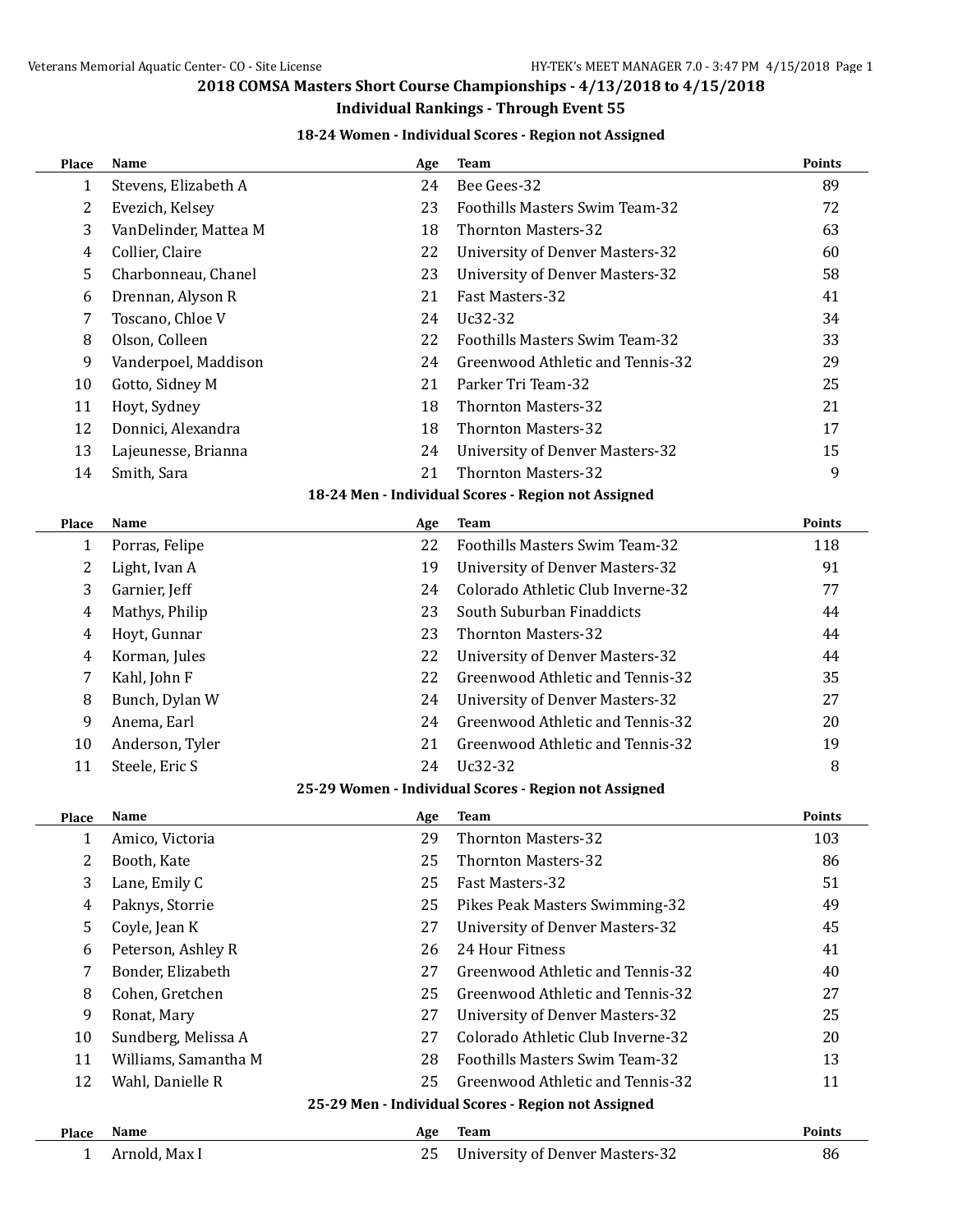#### **Individual Rankings - Through Event 55**

#### **25-29 Men - Individual Scores - Region not Assigned**

| Place          | <b>Name</b>            | Age | <b>Team</b>                                           | Points        |
|----------------|------------------------|-----|-------------------------------------------------------|---------------|
| $\overline{2}$ | Sloss, Ryan            | 27  | <b>University of Denver Masters-32</b>                | 50            |
| 3              | Fulcomer, Vance        | 27  | <b>Aurora Masters-32</b>                              | 39            |
| $\overline{4}$ | Fronk, Spencer         | 25  | Greenwood Athletic and Tennis-32                      | 29            |
| 5              | Ballard, Jeffrey D     | 26  | Foothills Masters Swim Team-32                        | 27            |
| 6              | Jones, Kepha D         | 28  | <b>University of Denver Masters-32</b>                | 26            |
| 7              | Vitcenda, Jarred       | 25  | Greenwood Athletic and Tennis-32                      | 25            |
| 8              | Vargo, Timothy J       | 29  | Uc32-32                                               | 21            |
| 9              | Dickey, John           | 26  | Uc45-45                                               | 5             |
|                |                        |     | 30-34 Women - Individual Scores - Region not Assigned |               |
| Place          | Name                   | Age | <b>Team</b>                                           | <b>Points</b> |
| 1              | Gibbons, Chelsea M     | 34  | Jeffco Aquatic Masters-32                             | 117           |
| 2              | Lundin, Michelle       | 32  | Team Sopris Masters-32                                | 102           |
| 3              | Moss, Amanda L         | 33  | <b>Thornton Masters-32</b>                            | 91            |
| 4              | Bortnowski, Lauren M   | 31  | Bee Gees-32                                           | 80            |
| 5              | Jones, Elizabeth       | 34  | <b>Aurora Masters-32</b>                              | 56            |
| 6              | Farmer, Kristen L      | 31  | Greenwood Athletic and Tennis-32                      | 44            |
| 7              | Madsen, Stephanie R    | 34  | Team Sopris Masters-32                                | 42            |
| 8              | Champion, Kristy       | 31  | <b>University of Denver Masters-32</b>                | 31            |
| 9              | Shupe, Abigail D       | 33  | Fast Masters-32                                       | 30            |
| 10             | Ferraro, Ann           | 33  | Foothills Masters Swim Team-32                        | 26            |
| 11             | Reed, Beverly          | 30  | Pikes Peak Masters Swimming-32                        | 24            |
| 12             | Roybal, Helen M        | 31  | <b>Thornton Masters-32</b>                            | 23            |
| 13             | Heidinger, Anna        | 33  | Pikes Peak Masters Swimming-32                        | 11            |
| 14             | Willey, Briana         | 34  | Bee Gees-32                                           | 10            |
| 15             | Nichols, Kara L        | 31  | <b>University of Denver Masters-32</b>                | 6             |
|                |                        |     | 30-34 Men - Individual Scores - Region not Assigned   |               |
| Place          | Name                   | Age | <b>Team</b>                                           | Points        |
| 1              | Christianson, Marcus D | 32  | 24 Hour Fitness                                       | 66            |
| 2              | Shaw, Derek R          | 32  | Greenwood Athletic and Tennis-32                      | 62            |
| 3              | Fahey, Sean P          | 32  | Greenwood Athletic and Tennis-32                      | 60            |
| 4              | Colvert, Brian         | 34  | Pikes Peak Masters Swimming-32                        | 59            |
| 5              | Clark, Steve           | 34  | <b>Thornton Masters-32</b>                            | 49            |
| 6              | Perrott, Bryan         | 32  | <b>Thornton Masters-32</b>                            | 36            |
| 7              | Collins, Josiah        | 30  | <b>Thornton Masters-32</b>                            | 34            |
| 8              | Harper, Matt           | 33  | <b>Thornton Masters-32</b>                            | 33            |
| 9              | Baier, Michael J       | 34  | Unat                                                  | 28            |
| 10             | Fahey, Brian J         | 31  | Parker Tri Team-32                                    | 26            |
| 10             | Schneiter, Steve       | 31  | Colorado Athletic Club Inverne-32                     | 26            |
| 12             | Augustus, Paul         | 32  | Colorado Masters Swimming-32                          | 16            |
|                | Koza, Jason            | 32  | Uc32-32                                               | 16            |
|                |                        | 32  | Uc32-32                                               | 8             |
| 12             |                        |     |                                                       |               |
| 14             | Greco, Andrew M        |     | 35-39 Women - Individual Scores - Region not Assigned |               |
| <b>Place</b>   | Name                   | Age | <b>Team</b>                                           | Points        |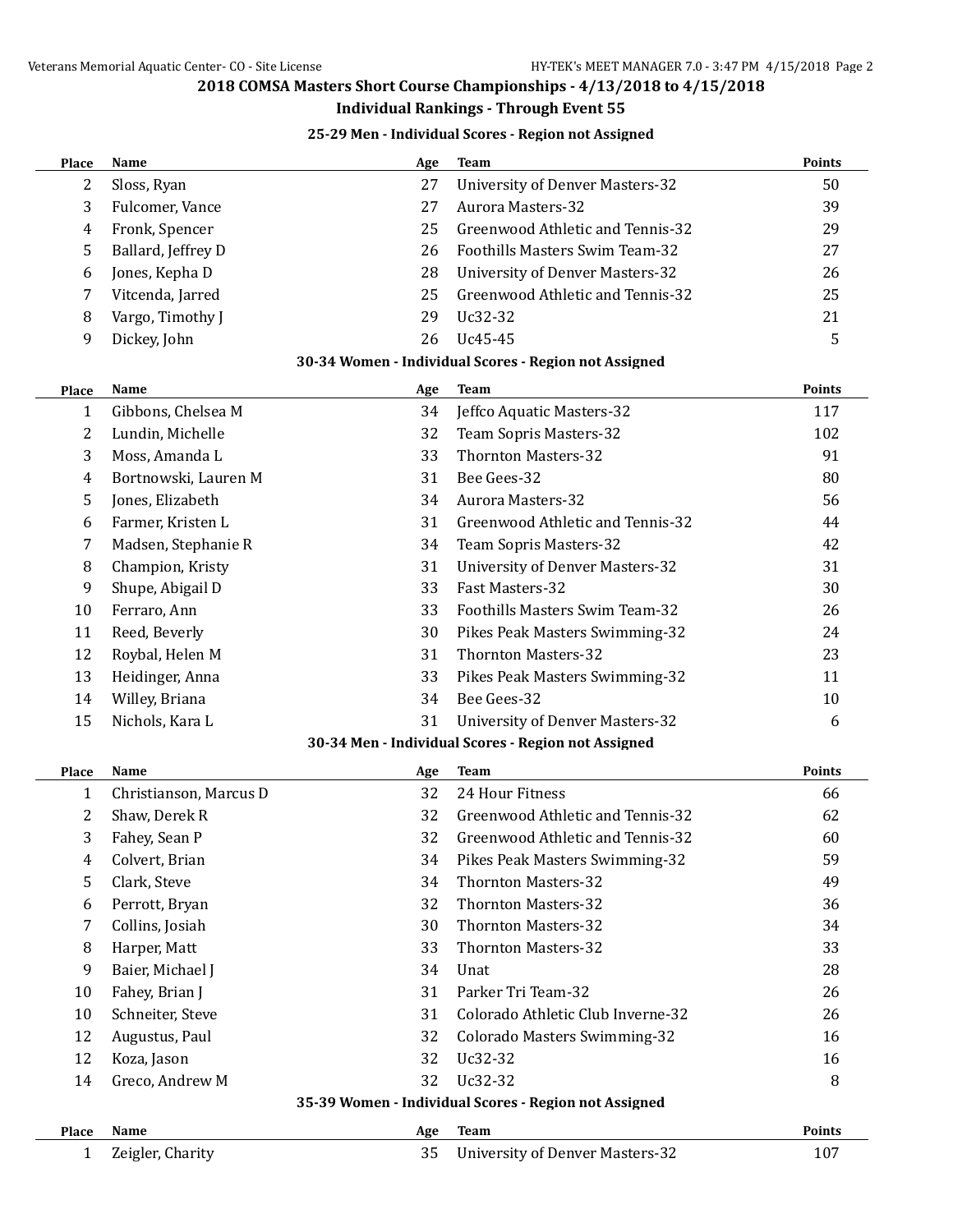## **Individual Rankings - Through Event 55**

#### **35-39 Women - Individual Scores - Region not Assigned**

| Place          | Name                | Age | <b>Team</b>                                           | <b>Points</b>  |
|----------------|---------------------|-----|-------------------------------------------------------|----------------|
| $\overline{2}$ | Hovey, Brianne      | 38  | Greenwood Athletic and Tennis-32                      | 106            |
| 3              | Linke, Lyndsey M    | 37  | Fast Masters-32                                       | 84             |
| $\overline{4}$ | Wimmer, Hilary      | 39  | Bee Gees-32                                           | 50             |
| 5              | Quinnell, Jodi A    | 35  | Jeffco Aquatic Masters-32                             | 46             |
| 6              | Nillas, Mary Ann N  | 37  | <b>Aurora Masters-32</b>                              | 45             |
| 7              | Nilles, Kathy       | 36  | Cherry Creek Athletic Club                            | 44             |
| 8              | Johnson, Bernie     | 39  | Jeffco Aquatic Masters-32                             | 43             |
| 8              | Abell, Amanda       | 36  | Greenwood Athletic and Tennis-32                      | 43             |
| 10             | Ross, Karen Z       | 37  | Bee Gees-32                                           | 42             |
| 11             | Guthrie, Audra      | 39  | Bee Gees-32                                           | 34             |
| 12             | Berens, Dore M      | 36  | Bee Gees-32                                           | 33             |
| 13             | Acton, Megan K      | 37  | <b>University of Denver Masters-32</b>                | 17             |
| 13             | Kingsley, Courtney  | 39  | Bee Gees-32                                           | 17             |
| 15             | Stafford, Hope      | 35  | Colorado Athletic Club Inverne-32                     | 12             |
| 16             | Wilhite, Noelle M   | 38  | <b>Steamboat Springs Masters Swim-32</b>              | 8              |
| 17             | Cox, Andrea J       | 38  | Bee Gees-32                                           | 7              |
| 18             | Hill, Amy L         | 35  | <b>Thornton Masters-32</b>                            | 5              |
| 19             | Meyer, Carrie       | 39  | Foothills Masters Swim Team-32                        | $\mathbf{1}$   |
|                |                     |     | 35-39 Men - Individual Scores - Region not Assigned   |                |
| Place          | Name                | Age | <b>Team</b>                                           | <b>Points</b>  |
| $\mathbf{1}$   | Trinidad, Reuben D  | 38  | Pikes Peak Masters Swimming-32                        | 74             |
| $\overline{2}$ | Batchelder, John R  | 37  | Foothills Masters Swim Team-32                        | 73             |
| 3              | Bergford, Brian     | 36  | <b>Thornton Masters-32</b>                            | 62             |
| $\overline{4}$ | Lang, Matthew E     | 35  | <b>University of Denver Masters-32</b>                | 48             |
| 5              | Simpson, Ian M      | 38  | <b>Thornton Masters-32</b>                            | 42             |
| 5              | Finnessy, Michael E | 37  | Uc32-32                                               | 42             |
| $\overline{7}$ | Owens, Daniel       | 35  | <b>University of Denver Masters-32</b>                | 39             |
| 8              | Bowsher, Dennis     | 35  | Pikes Peak Masters Swimming-32                        | 34             |
| 9              | Conyers, John L     | 35  | <b>University of Denver Masters-32</b>                | 31             |
| 10             | Oetzel, Stephen P   | 39  | New Mexico Masters Swimming-42                        | 29             |
| 11             | Castor, Jimmy       | 37  | University of Denver Masters-32                       | 28             |
| 11             | Heath, James        | 37  | Ski Hi Aquatics-32                                    | 28             |
| 13             | Saum, Brett R       | 39  | Sea Devil Swimming Masters-10                         | 25             |
| 14             | Linn, John G        | 39  | Team Sopris Masters-32                                | 23             |
| 15             | Fleischmann, Brian  | 39  | Pikes Peak Masters Swimming-32                        | 22             |
| 16             | Nelson, Mark A      | 36  | Colorado Athletic Club Inverne-32                     | 11             |
| 16             | Paige, Tyler D      | 39  | Uc32-32                                               | 11             |
| 18             | Hermsen, Matthew D  | 36  | South Suburban Finaddicts                             | 9              |
| 18             | Kollmeyer, Brian    | 39  | Parker Tri Team-32                                    | 9              |
| 20             | Centeno, Juan Pablo | 38  | <b>Boulder Aquatic Masters-32</b>                     | 6              |
| 21             | Despain, Matt       | 39  | <b>Aurora Masters-32</b>                              | $\overline{4}$ |
| 22             | Abelson, Jeremy     | 37  | Greenwood Athletic and Tennis-32                      | 2              |
|                |                     |     | 40-44 Women - Individual Scores - Region not Assigned |                |
| Place          | Name                | Age | <b>Team</b>                                           | Points         |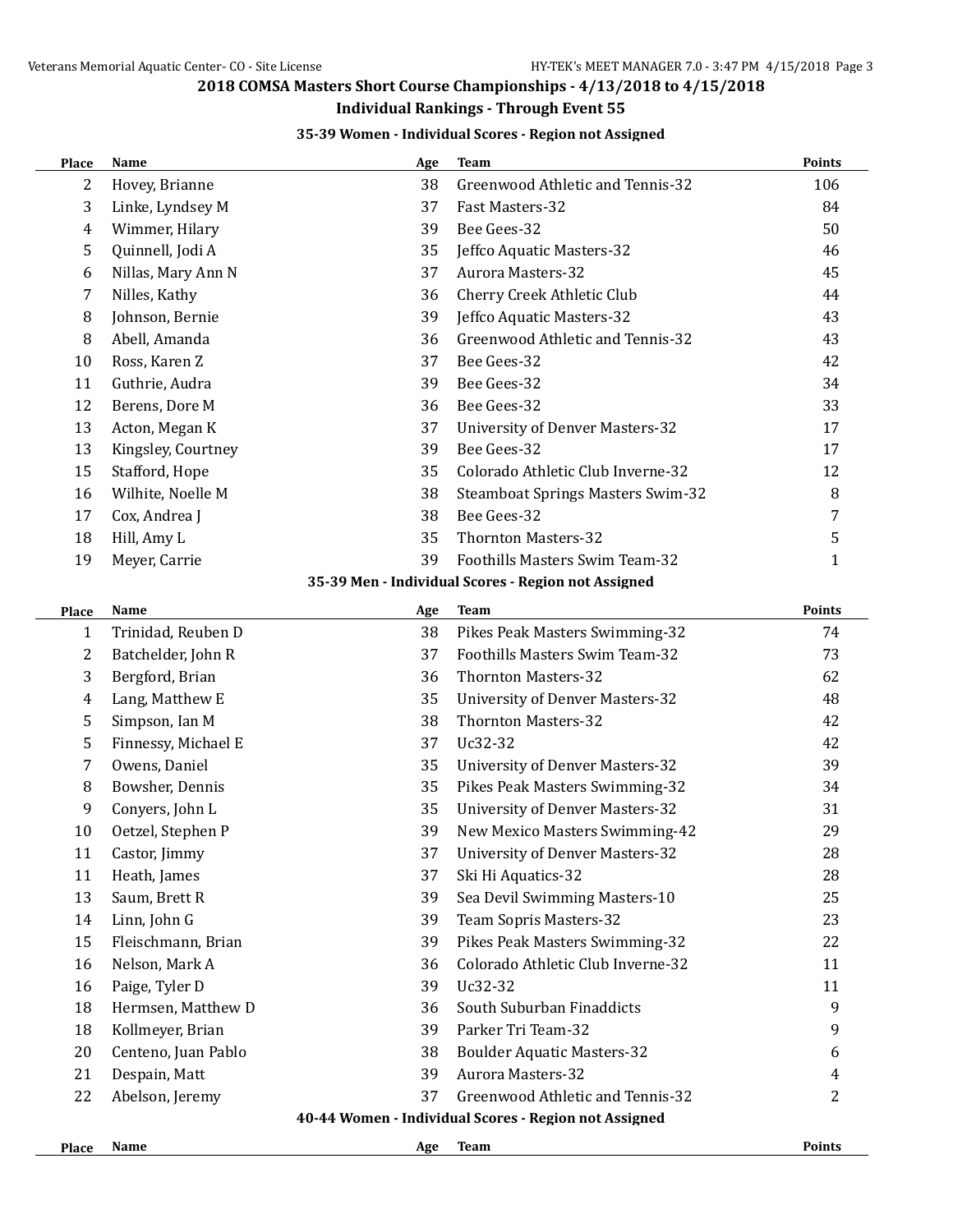#### **Individual Rankings - Through Event 55**

| 1  | Vitcenda, Jessica          | 41 | Greenwood Athletic and Tennis-32    | 89 |
|----|----------------------------|----|-------------------------------------|----|
| 2  | Fostvedt, Alishia          | 41 | <b>Aurora Masters-32</b>            | 74 |
| 3  | O'Connell, Fontaine        | 43 | Jeffco Aquatic Masters-32           | 72 |
| 4  | Joslin, Becky              | 41 | Team Sopris Masters-32              | 65 |
| 5. | Soto, Sandra M             | 43 | <b>Thornton Masters-32</b>          | 52 |
| 6  | Castellano, Sara E         | 41 | Lafayette Masters Swimming-32       | 50 |
| 7  | Barr, Lindsay              | 40 | Greenwood Athletic and Tennis-32    | 49 |
| 8  | Glenn, Katie               | 41 | Off Piste Aquatics-32               | 44 |
| 9  | Smith, Roberta L           | 44 | Cherry Creek Athletic Club          | 37 |
| 10 | Haskett, Stephanie         | 42 | Bee Gees-32                         | 35 |
| 11 | Despain, Christina F       | 40 | <b>Aurora Masters-32</b>            | 33 |
| 12 | Schwartz, Melissa          | 40 | <b>Thornton Masters-32</b>          | 28 |
| 13 | Hoffman, Nikki             | 40 | Uc32-32                             | 25 |
| 14 | Hayes, Laurie M            | 42 | Castle Rock Masters-32              | 24 |
| 15 | Jackson, Rebecca           | 42 | South Suburban Finaddicts           | 22 |
| 16 | Garofano, Tiffany D        | 44 | Parker Tri Team-32                  | 9  |
| 17 | Markham-Gallegos, Jennifer | 44 | <b>Colorado Masters Swimming-32</b> | 3  |
|    |                            |    |                                     |    |

### **40-44 Men - Individual Scores - Region not Assigned**

| <b>Place</b> | <b>Name</b>        | Age | <b>Team</b>                                           | <b>Points</b> |
|--------------|--------------------|-----|-------------------------------------------------------|---------------|
| 1            | Robinson, Eric J   | 41  | Parker Tri Team-32                                    | 78            |
| 2            | Edwards, Dan       | 44  | <b>Colorado Masters Swimming-32</b>                   | 66            |
| 3            | O'Sullivan, Chris  | 43  | <b>University of Denver Masters-32</b>                | 64            |
| 4            | Crosscup, Daniel W | 42  | Fast Masters-32                                       | 49            |
| 4            | Addadi, Mehdi      | 40  | <b>University of Denver Masters-32</b>                | 49            |
| 6            | Riccardi, Demian   | 40  | Bee Gees-32                                           | 47            |
| 7            | Zupancic, Joe C    | 42  | Fast Masters-32                                       | 43            |
| 8            | Miall, Merlin C    | 40  | University of Denver Masters-32                       | 39            |
| 9            | Woods, Tadd        | 42  | Uc32-32                                               | 31            |
| 10           | Guthrie, Mike      | 41  | Bee Gees-32                                           | 30            |
| 11           | Chester, Justin    | 42  | Parker Tri Team-32                                    | 24            |
| 12           | Jones, Ryan K      | 41  | Colorado Athletic Club Inverne-32                     | 22            |
| 13           | Hoffman, Aaron L   | 44  | Uc32-32                                               | 20            |
| 14           | Bovo, Bovo F       | 44  | Cherry Creek Athletic Club                            | 15            |
| 15           | Droy, Dan          | 44  | Greenwood Athletic and Tennis-32                      | 14            |
| 15           | Peterson, Eric     | 43  | <b>Fast Masters-32</b>                                | 14            |
|              |                    |     | 45-49 Women - Individual Scores - Region not Assigned |               |
| Place        | <b>Name</b>        | Age | <b>Team</b>                                           | <b>Points</b> |
| 1            | Dussliere, Julie F | 45  | <b>JD Aquatic Masters-32</b>                          | 96            |
| 1            | Wagner, Heather L  | 45  | Pikes Peak Masters Swimming-32                        | 96            |
| 3            | Garland, Crystal   | 46  | Greenwood Athletic and Tennis-32                      | 75            |
| 4            | Richardson, Kim G  | 49  | Fast Masters-32                                       | 66            |
| 5            | Tobey, Stacey W    | 49  | <b>Boulder Aquatic Masters-32</b>                     | 46            |
| 6            | Vowles, Nicole     | 47  | <b>Thornton Masters-32</b>                            | 39            |
| 6            | Negley, Heather    | 45  | Parker Tri Team-32                                    | 39            |
| 8            | McAfee, Karolyn    | 49  | Colorado Athletic Club Inverne-32                     | 38            |

9 Dravenstott, Laura A 47 Colorado Athletic Club Inverne-32 37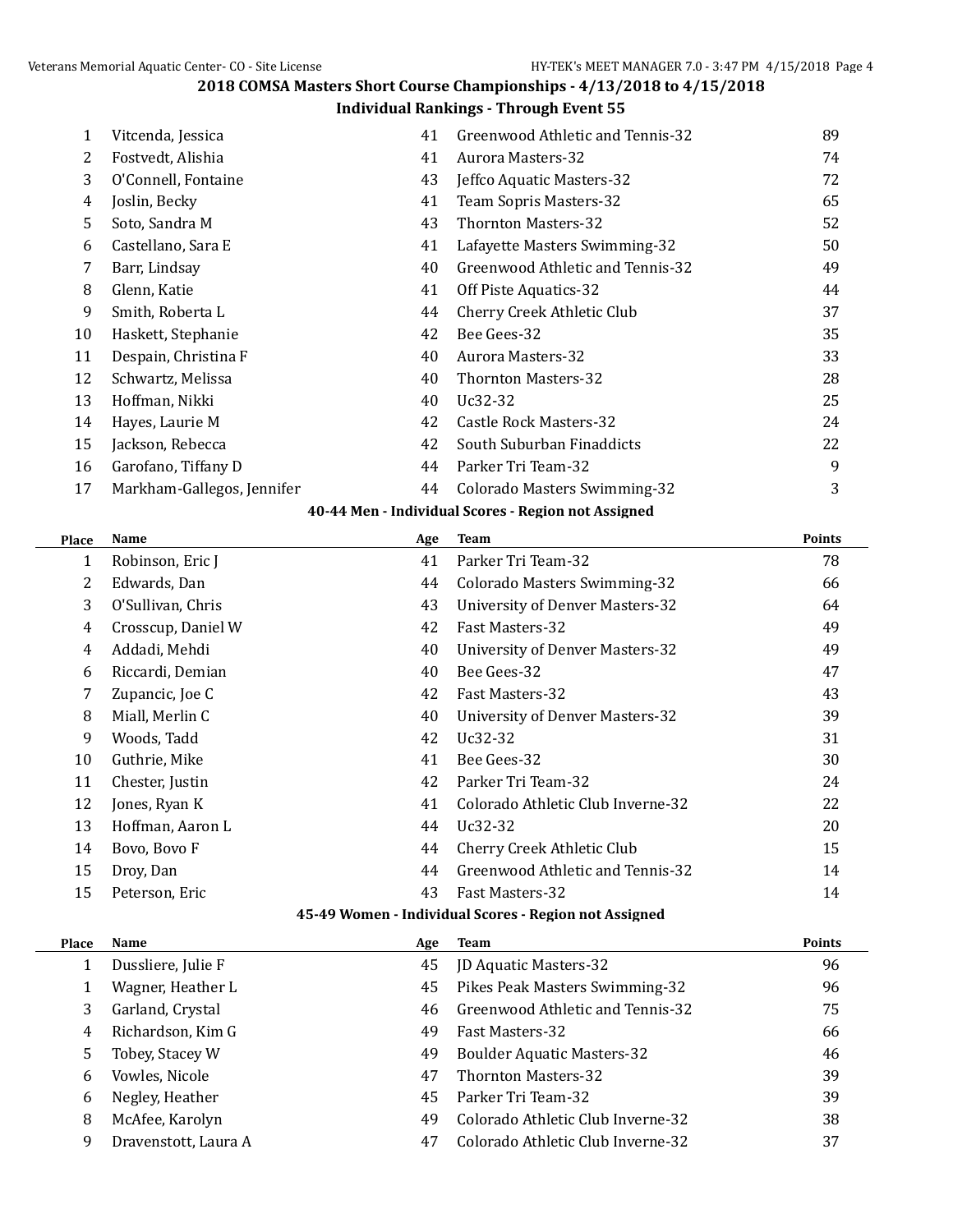| Place | Name                       | Age | <b>Team</b>                                         | <b>Points</b> |
|-------|----------------------------|-----|-----------------------------------------------------|---------------|
| 10    | Strong, Susan D            | 46  | Fast Masters-32                                     | 32            |
| 10    | Vidlock Granley, Kathryn A | 47  | Parker Tri Team-32                                  | 32            |
| 12    | Seavall, Kelly             | 49  | Greenwood Athletic and Tennis-32                    | 31            |
| 13    | Kinnersley, Darcy          | 47  | Greenwood Athletic and Tennis-32                    | 29            |
| 14    | Hartney, Tanya             | 45  | Jeffco Aquatic Masters-32                           | 26            |
| 15    | Zarou, Kate                | 49  | <b>University of Denver Masters-32</b>              | 25            |
| 16    | Kroeger-Weeks, Kim         | 48  | Bee Gees-32                                         | 24            |
| 17    | Orgill, Michelle           | 46  | Greenwood Athletic and Tennis-32                    | 21            |
| 18    | Arthur Sanchez, Melissa    | 47  | Colorado Masters Swimming-32                        | 20            |
| 19    | Wall, Stacey R             | 47  | Foothills Masters Swim Team-32                      | 13            |
| 20    | Heusch, Marina             | 48  | Greenwood Athletic and Tennis-32                    | 11            |
| 21    | Queenan, Katie             | 45  | Greenwood Athletic and Tennis-32                    | 10            |
| 22    | Polis, Crystal A           | 46  | Bee Gees-32                                         | 9             |
| 22    | Schell, Kim                | 45  | <b>Thornton Masters-32</b>                          | 9             |
| 24    | Williams, Christy          | 46  | <b>Foothills Masters Swim Team-32</b>               | $\, 8$        |
| 25    | Coupe, IngaLisa            | 48  | <b>Foothills Masters Swim Team-32</b>               | 7             |
| 25    | Headrick, Leslie           | 46  | <b>Colorado Masters Swimming-32</b>                 | 7             |
| 27    | Llewellyn, Jody            | 46  | Cherry Creek Athletic Club                          | 5             |
| 28    | Tucker, Jennifer           | 46  | Foothills Masters Swim Team-32                      | 3             |
| 28    | Mattei, Kimberly           | 46  | Jeffco Aquatic Masters-32                           | 3             |
| 30    | Olczak, Suzanne F          | 49  | Colorado Athletic Club Inverne-32                   | 1             |
|       |                            |     | 45-49 Men - Individual Scores - Region not Assigned |               |
| Place | Name                       | Age | <b>Team</b>                                         | Points        |
| 1     | Torres, Mark               | 48  | Highlands Ranch Masters Club-32                     | 104           |
| 2     | Garland, Bob               | 48  | Greenwood Athletic and Tennis-32                    | 71            |
| 3     | Pazmino, Jorge E           | 48  | <b>Aurora Masters-32</b>                            | 68            |
| 4     | Gale, Aaron B              | 45  | Uc32-32                                             | 55            |
| 5     | Tobey, John                | 46  | <b>Boulder Aquatic Masters-32</b>                   | 49            |
| 6     | Gotto, Tony                | 46  | <b>Aurora Masters-32</b>                            | 48            |
| 7     | Murphy, Seth               | 48  | Foothills Masters Swim Team-32                      | 43            |
| 8     | Weber, Brad                | 48  | Bee Gees-32                                         | 39            |
| 8     | Hultgren, Edward C         | 45  | Colorado Athletic Club Inverne-32                   | 39            |
| 10    | Goddard, Seth              | 46  | Team Sopris Masters-32                              | 37            |
| 11    | White, Brad                | 48  | Bee Gees-32                                         | 35            |
| 12    | Burrow, Bill               | 48  | Foothills Masters Swim Team-32                      | 32            |
| 13    | Holmes, Todd               | 48  | <b>Aurora Masters-32</b>                            | 28            |
| 14    | Cowan, Robert N            | 46  | Colorado Athletic Club Inverne-32                   | 24            |
| 15    | Villarreal, George C       | 46  | Fast Masters-32                                     | 22            |
| 16    | Hilgartner, Rife           | 47  | Greenwood Athletic and Tennis-32                    | 20            |
| 17    | Brown, Brian               | 47  | Greenwood Athletic and Tennis-32                    | 18            |
| 18    | Aten, Ken                  | 45  | <b>Thornton Masters-32</b>                          | 14            |
| 19    | Moore, Ryan J              | 48  | Fast Masters-32                                     | 7             |
| 19    | Brown, Brian D             | 47  | <b>Castle Rock Masters-32</b>                       | 7             |
| 21    | Haji, Salim                | 46  | <b>University of Denver Masters-32</b>              | 6             |
| 22    | Martin, Troy L             | 49  | <b>Colorado Masters Swimming-32</b>                 | 2             |
| 23    | Matteucci, John            | 46  | Parker Tri Team-32                                  | $\mathbf{1}$  |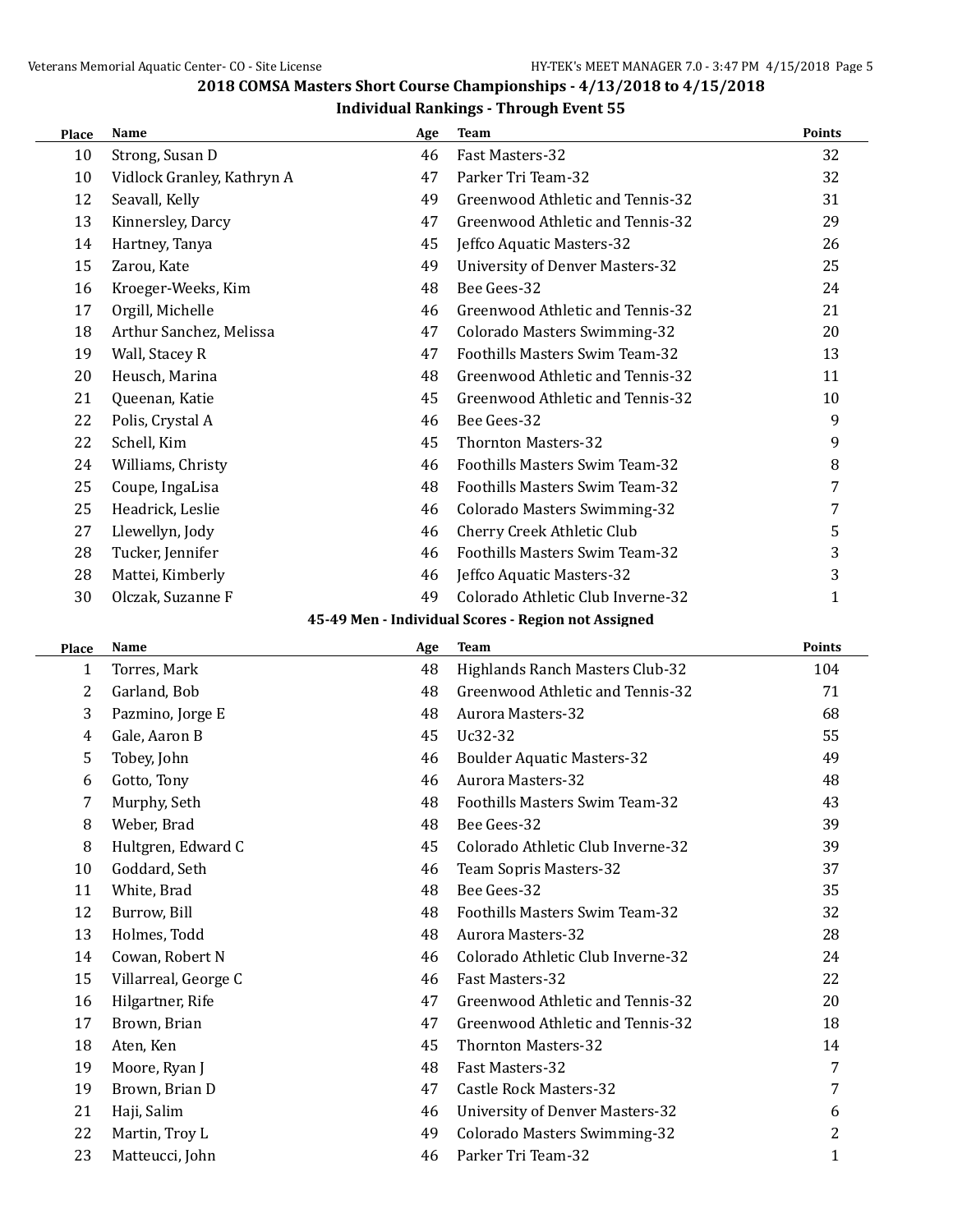$\overline{a}$ 

 $\overline{\phantom{0}}$ 

## **2018 COMSA Masters Short Course Championships - 4/13/2018 to 4/15/2018**

## **Individual Rankings - Through Event 55**

### **50-54 Women - Individual Scores - Region not Assigned**

| Place          | <b>Name</b>            | Age | <b>Team</b>                                           | Points |
|----------------|------------------------|-----|-------------------------------------------------------|--------|
| $\mathbf{1}$   | Vanderpoel, Nicole L   | 53  | Greenwood Athletic and Tennis-32                      | 101    |
| 2              | Hendricks, Melissa K   | 50  | Highlands Ranch Masters Club-32                       | 70     |
| 3              | Pearson, Deborah B     | 51  | New Mexico Masters Swimming-42                        | 60     |
| $\overline{4}$ | Hartwell, Michelle Y   | 53  | <b>University of Denver Masters-32</b>                | 59     |
| 5              | Hyre, Anne             | 50  | Greenwood Athletic and Tennis-32                      | 49     |
| 6              | Butler, Debra L        | 54  | Greenwood Athletic and Tennis-32                      | 47     |
| 7              | Bunevich, Stephanie J  | 51  | Foothills Masters Swim Team-32                        | 34     |
| 8              | Von Der Lippe, Susan G | 52  | Bee Gees-32                                           | 33     |
| 9              | Nowak, Elizabeth A     | 54  | Greenwood Athletic and Tennis-32                      | 29     |
| 10             | Clapp, Christine J     | 51  | Colorado Athletic Club Inverne-32                     | 25     |
| 10             | Sauls, Catherine C     | 53  | <b>Thornton Masters-32</b>                            | 25     |
| 12             | Sellard, Tracy N       | 53  | Cherry Creek Athletic Club                            | 24     |
| 13             | Hagadorn, Heather      | 53  | Greenwood Athletic and Tennis-32                      | 23     |
| 14             | Colon, Kristin         | 50  | Team Sopris Masters-32                                | 20     |
| 15             | Stier, Kathleen M      | 53  | Foothills Masters Swim Team-32                        | 17     |
| 15             | Walker, Laurie         | 53  | <b>Aurora Masters-32</b>                              | 17     |
| 17             | Derr, Kirsten L        | 53  | <b>University of Denver Masters-32</b>                | 16     |
| 18             | Casper, Dana           | 54  | Cherry Creek Athletic Club                            | 7      |
| 19             | Wecksler, Michelle     | 51  | Cherry Creek Athletic Club                            | 6      |
| 20             | Meeks, Patti           | 53  | <b>Green Mountain Masters</b>                         | 4      |
|                |                        |     | 50-54 Men - Individual Scores - Region not Assigned   |        |
| Place          | Name                   | Age | <b>Team</b>                                           | Points |
| $\mathbf{1}$   | Barringer, Rob         | 52  | <b>University of Denver Masters-32</b>                | 106    |
| 2              | Lawrence, Dietrich W   | 52  | Jeffco Aquatic Masters-32                             | 84     |
| 3              | Wachendorf, Mark S     | 52  | Foothills Masters Swim Team-32                        | 73     |
| $\overline{4}$ | Le Vasseur, Andrew P   | 54  | <b>University of Denver Masters-32</b>                | 61     |
| 5              | Vitcenda, Eric         | 54  | Greenwood Athletic and Tennis-32                      | 59     |
| 6              | Brower, William P      | 51  | Lafayette Masters Swimming-32                         | 56     |
| 7              | Jimenez, Ignacio       | 52  | <b>University of Denver Masters-32</b>                | 52     |
| 8              | Wise, Mike             | 53  | <b>University of Denver Masters-32</b>                | 47     |
| 9              | Daughtrey, Clay L      | 50  | <b>Thornton Masters-32</b>                            | 42     |
| 9              | Webber, James G        | 50  | Pikes Peak Masters Swimming-32                        | 42     |
| 11             | Nielsen, Richard L     | 53  | <b>University of Denver Masters-32</b>                | 36     |
| 12             | Bennett, Dean W        | 51  | South Suburban Finaddicts                             | 31     |
| 13             | Bingham, Frank A       | 52  | <b>University of Denver Masters-32</b>                | 25     |
| 13             | Cochran, Neil          | 53  | Lafayette Masters Swimming-32                         | 25     |
| 15             | Hoyt, Brian K          | 51  | <b>Thornton Masters-32</b>                            | 22     |
| 16             | Urbanowski, Alan       | 51  | Colorado Masters Swimming-32                          | 20     |
| 17             | Mintz, Robert          | 50  | Team Sopris Masters-32                                | 14     |
| 17             | Evans, Dan             | 52  | Fast Masters-32                                       | 14     |
| 19             | Metzmaker, Joseph P    | 54  | Parker Tri Team-32                                    | 13     |
| 20             | Maynard, Charles E     | 52  | Pikes Peak Masters Swimming-32                        | 12     |
| 21             | Nielson, Rich          | 54  | Cherry Creek Athletic Club                            | 6      |
|                |                        |     | 55-59 Women - Individual Scores - Region not Assigned |        |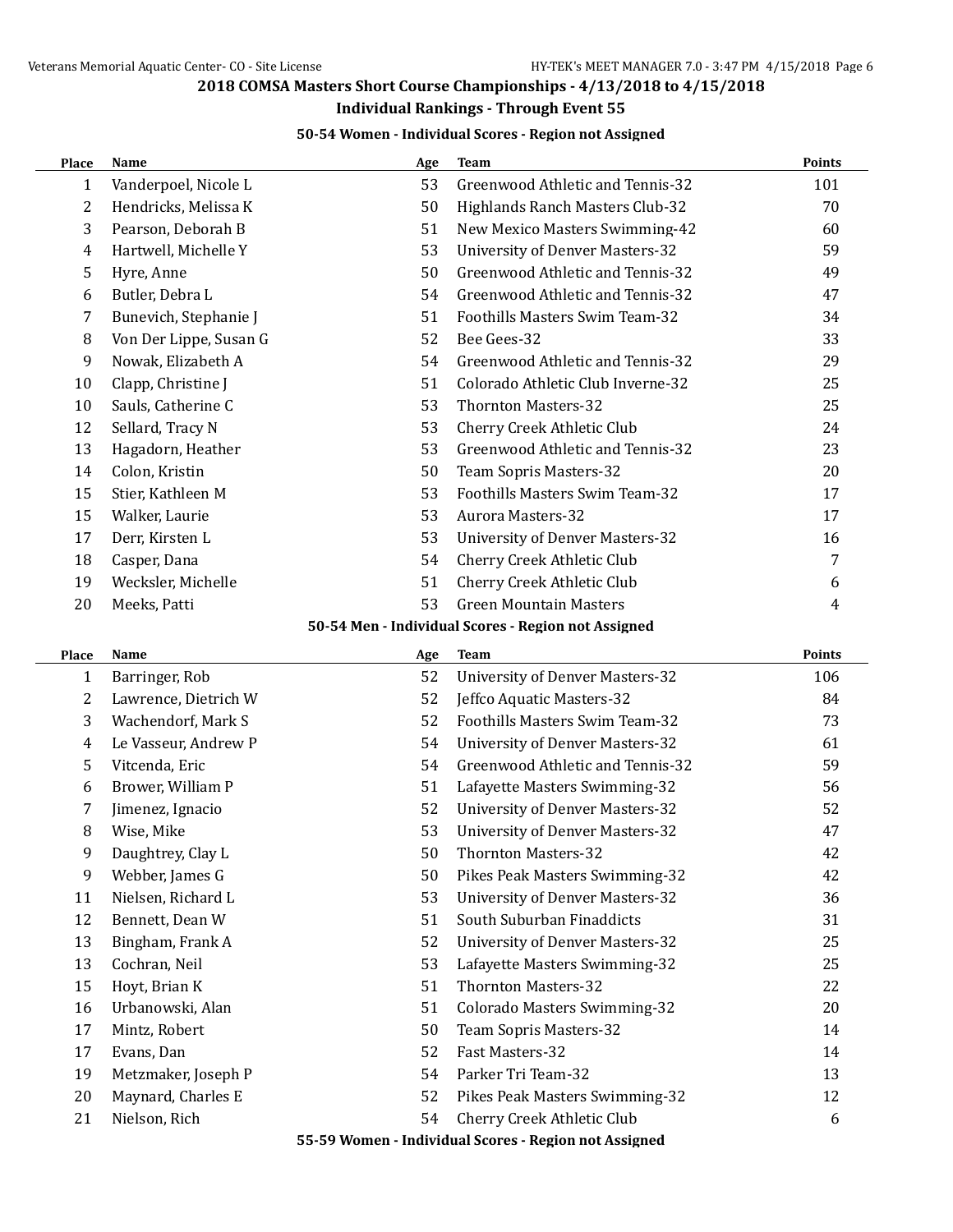| Place        | Name                   | Age | <b>Team</b>                                         | <b>Points</b>  |
|--------------|------------------------|-----|-----------------------------------------------------|----------------|
| $\mathbf{1}$ | Crouch, Kim            | 56  | Uc32-32                                             | 82             |
| 2            | McDonald, Kae          | 55  | Team Sopris Masters-32                              | 75             |
| 3            | Najjar, Ellie S        | 56  | <b>University of Denver Masters-32</b>              | 70             |
| 4            | Clendenen, Karen A     | 55  | Cherry Creek Athletic Club                          | 68             |
| 5            | Garnier, Kathy L       | 57  | Colorado Athletic Club Inverne-32                   | 67             |
| 6            | Danielsen, Sonia       | 56  | Greenwood Athletic and Tennis-32                    | 48             |
| 7            | Campbell, Ellen A      | 55  | Colorado Athletic Club Inverne-32                   | 47             |
| 8            | Cotton, Suzy L         | 58  | Highlands Ranch Masters Club-32                     | 45             |
| 9            | Steffe, Kathleen       | 55  | Colorado Athletic Club Inverne-32                   | 37             |
| 10           | Nelson, Judy A         | 57  | Greenwood Athletic and Tennis-32                    | 33             |
| 11           | Przekwas, Julie        | 55  | University of Denver Masters-32                     | 32             |
| 12           | Dullea, Melanie J      | 56  | South Suburban Finaddicts                           | 29             |
| 12           | Van Harte, Eva M       | 56  | Foothills Masters Swim Team-32                      | 29             |
| 14           | Townley, Antoinette    | 58  | <b>Thornton Masters-32</b>                          | 23             |
| 15           | Anderson, Jeanette B   | 59  | Greenwood Athletic and Tennis-32                    | 22             |
| 16           | Waeschle, Karen L      | 55  | <b>Steamboat Springs Masters Swim-32</b>            | 18             |
| 17           | Eldridge, Audrey L     | 55  | Pikes Peak Masters Swimming-32                      | 17             |
| 18           | Maleike, Corinna M     | 57  | <b>Thornton Masters-32</b>                          | 14             |
| 19           | Jelson, Jennifer K     | 55  | <b>Thornton Masters-32</b>                          | 13             |
| 19           | Boileau, Ute C         | 55  | Colorado Masters Swimming-32                        | 13             |
| 21           | Nolte, Susan D         | 57  | Colorado Athletic Club Inverne-32                   | 11             |
| 22           | Morrison, Mary E       | 58  | Colorado Masters Swimming-32                        | 8              |
| 23           | Wixted, Nancy J        | 59  | Colorado Athletic Club Inverne-32                   | 7              |
| 24           | Sortwell, Andrea       | 58  | Bee Gees-32                                         | 6              |
| 24           | Carlson, Lori K        | 59  | Foothills Masters Swim Team-32                      | 6              |
| 26           | Corbett, Mary C        | 56  | South Suburban Finaddicts                           | 2              |
| 26           | Andersson, Pia         | 57  | Cherry Creek Athletic Club                          | $\overline{2}$ |
|              |                        |     | 55-59 Men - Individual Scores - Region not Assigned |                |
| Place        | Name                   | Age | <b>Team</b>                                         | <b>Points</b>  |
| $\mathbf{1}$ | Scott, Greg C          | 58  | Greenwood Athletic and Tennis-32                    | 56             |
| 2            | Coveney, Christopher M | 55  | Lafayette Masters Swimming-32                       | 55             |
| 3            | Kahl, Steven E         | 55  | Greenwood Athletic and Tennis-32                    | 52             |
| 3            | Bakel, Joe J           | 56  | Fast Masters-32                                     | 52             |
| 5            | Edgerton, Karl L       | 55  | Uc32-32                                             | 50             |
| 6            | Mann, Jonathan E       | 57  | Greenwood Athletic and Tennis-32                    | 48             |
| 7            | Kelly, John F          | 56  | Bee Gees-32                                         | 43             |
| 8            | Anderson, Kirk H       | 58  | Greenwood Athletic and Tennis-32                    | 42             |
| 9            | Fields, Ric            | 56  | Off Piste Aquatics-32                               | 40             |
| 10           | Bunevich, Steven       | 57  | Foothills Masters Swim Team-32                      | 38             |
| 10           | Petersen, Craig        | 58  | <b>University of Denver Masters-32</b>              | 38             |
| 12           | Boileau, Mike          | 56  | <b>University of Denver Masters-32</b>              | 36             |
| 13           | Nelson, Kurt D         | 58  | Greenwood Athletic and Tennis-32                    | 32             |
| 14           | Melanson, Edward       | 55  | Unat                                                | 22             |
| 14           | Leo, Mark              | 58  | Bee Gees-32                                         | 22             |
| 14           | Reetz, Eric F          | 58  | Bee Gees-32                                         | 22             |
| 17           | Ramirez, Alfonso       | 56  | Bee Gees-32                                         | 20             |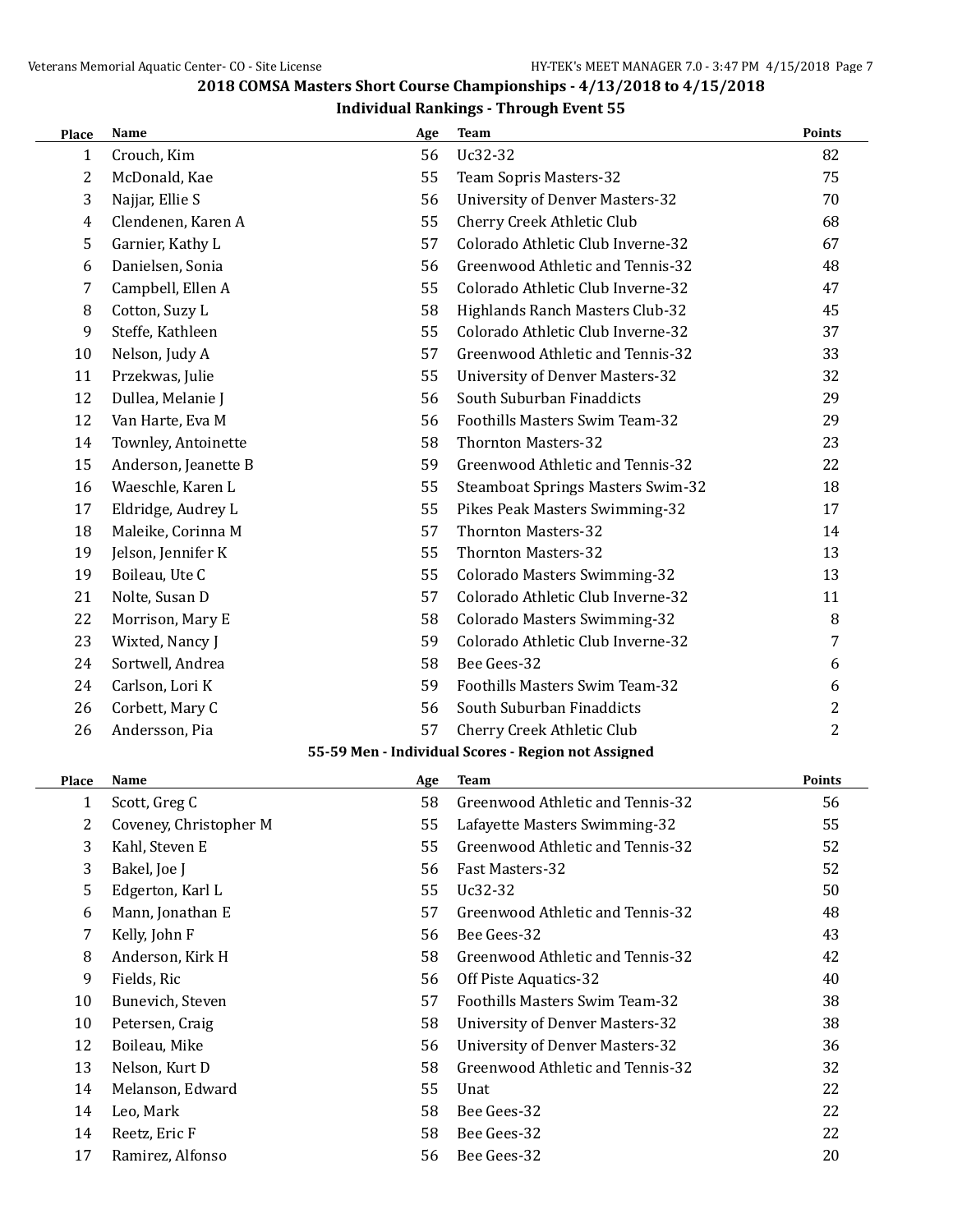#### **Individual Rankings - Through Event 55**

### **55-59 Men - Individual Scores - Region not Assigned**

| Place        | Name                 | Age | <b>Team</b>                                           | <b>Points</b> |
|--------------|----------------------|-----|-------------------------------------------------------|---------------|
| 18           | Olson, Robert A      | 57  | Salt Lake Masters Swimming-34                         | 18            |
| 18           | Bever, Jeffrey L     | 55  | Bee Gees-32                                           | 18            |
| 20           | Cattles, Steven      | 58  | Bee Gees-32                                           | 17            |
| 21           | Cummins, Ron         | 58  | <b>Steamboat Springs Masters Swim-32</b>              | 16            |
| 22           | Lee, Marshall M      | 59  | Uc32-32                                               | 15            |
| 23           | Irwin, John          | 57  | Uc32-32                                               | 10            |
| 24           | Crozier, Cliff       | 57  | Foothills Masters Swim Team-32                        | 8             |
| 25           | Cox, Landon          | 55  | Pikes Peak Masters Swimming-32                        | 7             |
| 26           | Wilson, Bruce M      | 55  | Uc32-32                                               | 6             |
| 27           | Sullivan, Frank X    | 55  | Denver Athletic Club                                  | 5             |
|              |                      |     | 60-64 Women - Individual Scores - Region not Assigned |               |
| <b>Place</b> | Name                 | Age | <b>Team</b>                                           | <b>Points</b> |
| 1            | Guidas, Claire M     | 60  | Team Sopris Masters-32                                | 109           |
| 2            | Achterberg, Elaine K | 63  | Foothills Masters Swim Team-32                        | 80            |
| 3            | Kerr, Ann            | 61  | Greenwood Athletic and Tennis-32                      | 73.50         |
| 4            | Rosener, Karen K     | 64  | Fast Masters-32                                       | 55            |
| 5            | Flynn, Cindy         | 64  | <b>Castle Rock Masters-32</b>                         | 53.50         |
| 6            | Jankovsky, Melissa L | 63  | Team Sopris Masters-32                                | 40            |
| 7            | Shaw, Lori D         | 61  | Greenwood Athletic and Tennis-32                      | 39            |
| 8            | Ramsey, Becky L      | 63  | Bee Gees-32                                           | 28            |
| 9            | Lestikow, Polly B    | 64  | Colorado Masters Swimming-32                          | 18            |
| 10           | Lyons, Julie A       | 60  | Greenwood Athletic and Tennis-32                      | 15            |
| 11           | Clark, Jackie L      | 63  | Cherry Creek Athletic Club                            | 9             |
| 12           | Abreo, Lisa M        | 60  | Foothills Masters Swim Team-32                        | 5             |
|              |                      |     | 60-64 Men - Individual Scores - Region not Assigned   |               |
| Place        | Name                 | Age | <b>Team</b>                                           | Points        |
| 1            | Heggy, Terry A       | 63  | Team Sopris Masters-32                                | 92            |
| 2            | Krainik, Gregory M   | 63  | <b>University of Denver Masters-32</b>                | 73            |
| 3            | Nolte, Chris C       | 61  | Colorado Athletic Club Inverne-32                     | 62            |
| 4            | Mann, Michael        | 63  | Greenwood Athletic and Tennis-32                      | 53            |
| 5            | Waterbury, Stuart S  | 64  | <b>Boulder Aquatic Masters-32</b>                     | 51            |
| 6            | Henry, Shafer        | 60  | <b>Steamboat Springs Masters Swim-32</b>              | 48            |
| 7            | Weir, D. Scott       | 60  | <b>Steamboat Springs Masters Swim-32</b>              | 46            |
| 8            | Stanback, John H     | 64  | Fast Masters-32                                       | 44            |
| 9            | Brackett, Bill A     | 60  | <b>University of Denver Masters-32</b>                | 42            |
| 9            | Louie, Jamie         | 61  | <b>Csst Masters-32</b>                                | 42            |
| 11           | David, Brad G        | 63  | Foothills Masters Swim Team-32                        | 38            |
| 12           | Valvano, John J      | 61  | Jeffco Aquatic Masters-32                             | 34            |
| 13           | Hess, Richard        | 63  | Bee Gees-32                                           | 32            |
| 14           | Morrison, Jeffrey W  | 63  | Colorado Masters Swimming-32                          | 28.50         |
| 15           | Petrie, Steve M      | 61  | Aurora Masters-32                                     | 27            |
| 16           | Glenn, Tim P         | 62  | Off Piste Aquatics-32                                 | 26            |
| 17           | Donahoo, Don         | 63  | Uc32-32                                               | 23            |
| 18           | Hice, Randy C        | 63  | Uc32-32                                               | 20            |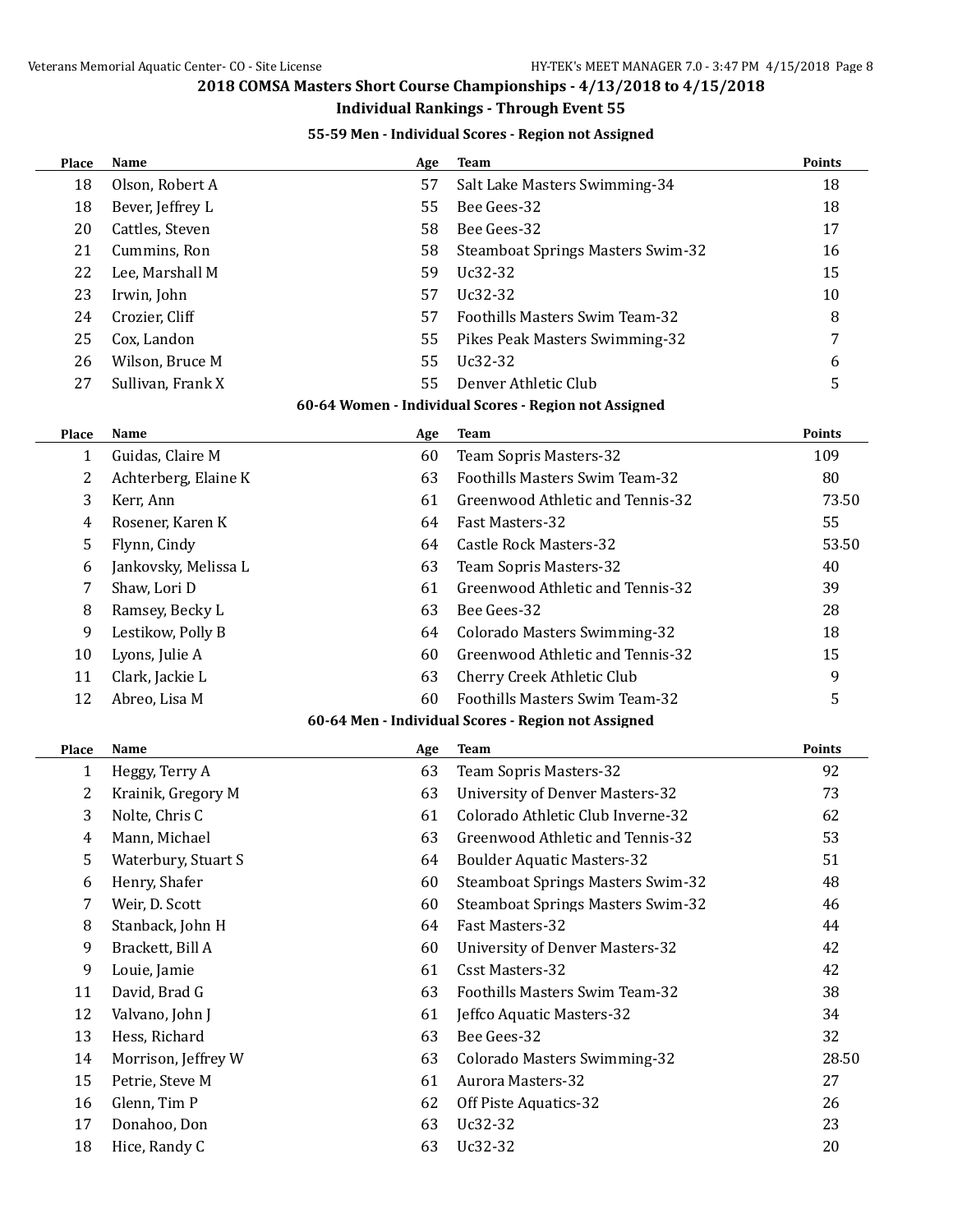| Place        | Name                 | Age | <b>Team</b>                                           | <b>Points</b> |
|--------------|----------------------|-----|-------------------------------------------------------|---------------|
| 19           | Harper, Larry T      | 63  | Greenwood Athletic and Tennis-32                      | 17.50         |
| 20           | Culp, Michael E      | 62  | South Suburban Finaddicts                             | 16            |
| 21           | McDonough, Jim       | 62  | Cherry Creek Athletic Club                            | 13            |
| 22           | Ronat, Jon F         | 62  | Foothills Masters Swim Team-32                        | 11            |
| 23           | Skulstad, John       | 64  | <b>University of Denver Masters-32</b>                | 10            |
| 24           | Miller, David H      | 60  | Greenwood Athletic and Tennis-32                      | 5             |
|              |                      |     | 65-69 Women - Individual Scores - Region not Assigned |               |
| Place        | Name                 | Age | <b>Team</b>                                           | Points        |
| $\mathbf{1}$ | Roche, Carolyn M     | 66  | <b>Boulder Aquatic Masters-32</b>                     | 97            |
| 2            | Young, Lydia L       | 69  | <b>Breckenridge Masters-32</b>                        | 83            |
| 3            | Shaffer, Cynthia E   | 67  | <b>Boulder Aquatic Masters-32</b>                     | 82            |
| 4            | Maxfield, Teresa A   | 65  | Pikes Peak Masters Swimming-32                        | 78            |
| 5            | Kosanda, Theresa H   | 65  | Foothills Masters Swim Team-32                        | 59            |
| 6            | Golanty, Deb         | 67  | Cherry Creek Athletic Club                            | 47            |
| 7            | Panos, Angie         | 68  | Cherry Creek Athletic Club                            | 30            |
| 7            | Schickli, Jeanne H   | 65  | Uc32-32                                               | 30            |
| 9            | Fouts, Susan         | 67  | Greenwood Athletic and Tennis-32                      | 19            |
| 10           | Laney, Judith B      | 65  | <b>University of Denver Masters-32</b>                | 9             |
| 11           | Wolberg, Neice       | 67  | Colorado Athletic Club Inverne-32                     | 7             |
|              |                      |     | 65-69 Men - Individual Scores - Region not Assigned   |               |
| Place        | Name                 | Age | <b>Team</b>                                           | Points        |
| $\mathbf{1}$ | Levy, Michael R      | 68  | Cherry Creek Athletic Club                            | 77            |
| 2            | O'Donnell, Michael P | 65  | Foothills Masters Swim Team-32                        | 72            |
| 3            | Tveitmoe, Robert N   | 65  | Jeffco Aquatic Masters-32                             | 66            |
| 4            | MacDonald, Lee H     | 66  | Fast Masters-32                                       | 55            |
| 5            | Linn, Michael J      | 68  | Bee Gees-32                                           | 54            |
| 6            | Ott, William A       | 65  | Jeffco Aquatic Masters-32                             | 25            |
|              |                      |     | 70-74 Women - Individual Scores - Region not Assigned |               |
|              |                      |     |                                                       |               |
| Place        | Name                 | Age | Team                                                  | <b>Points</b> |
| $\mathbf{1}$ | Noble, Ann           | 70  | <b>Cherry Creek Athletic Club</b>                     | 126           |
| 2            | Todd, Bette E        | 71  | Greenwood Athletic and Tennis-32                      | 107           |
| 3            | Mullane, Rebecca M   | 71  | Pikes Peak Masters Swimming-32                        | 77            |
| 4            | Anziano, Marcia      | 73  | Off Piste Aquatics-32                                 | 69            |
| 5            | Prall, Winifred S    | 70  | Greenwood Athletic and Tennis-32                      | 45            |
|              |                      |     | 70-74 Men - Individual Scores - Region not Assigned   |               |
| Place        | Name                 | Age | <b>Team</b>                                           | Points        |
| $\mathbf{1}$ | Ogilby, Chuck        | 74  | Team Sopris Masters-32                                | 69            |
| 2            | Burson, William W    | 73  | Greenwood Athletic and Tennis-32                      | 64            |
| 3            | Carney, Kent         | 70  | Evergreen Masters-32                                  | 61            |
| 4            | McDanal, Steven      | 74  | Jeffco Aquatic Masters-32                             | 53            |
| 5            | Vaughan, James M     | 71  | <b>University of Denver Masters-32</b>                | 52            |
| 6            | Zaparanick, Robert R | 72  | Cherry Creek Athletic Club                            | 51            |
| 7            | Duignan, Mike        | 71  | <b>Boulder Aquatic Masters-32</b>                     | 45            |
| 8            | Abrahams, Richard T  | 73  | Colorado Masters Swimming-32                          | 44            |
| 9            | Hultin, Walter B     | 74  | <b>University of Denver Masters-32</b>                | 42            |